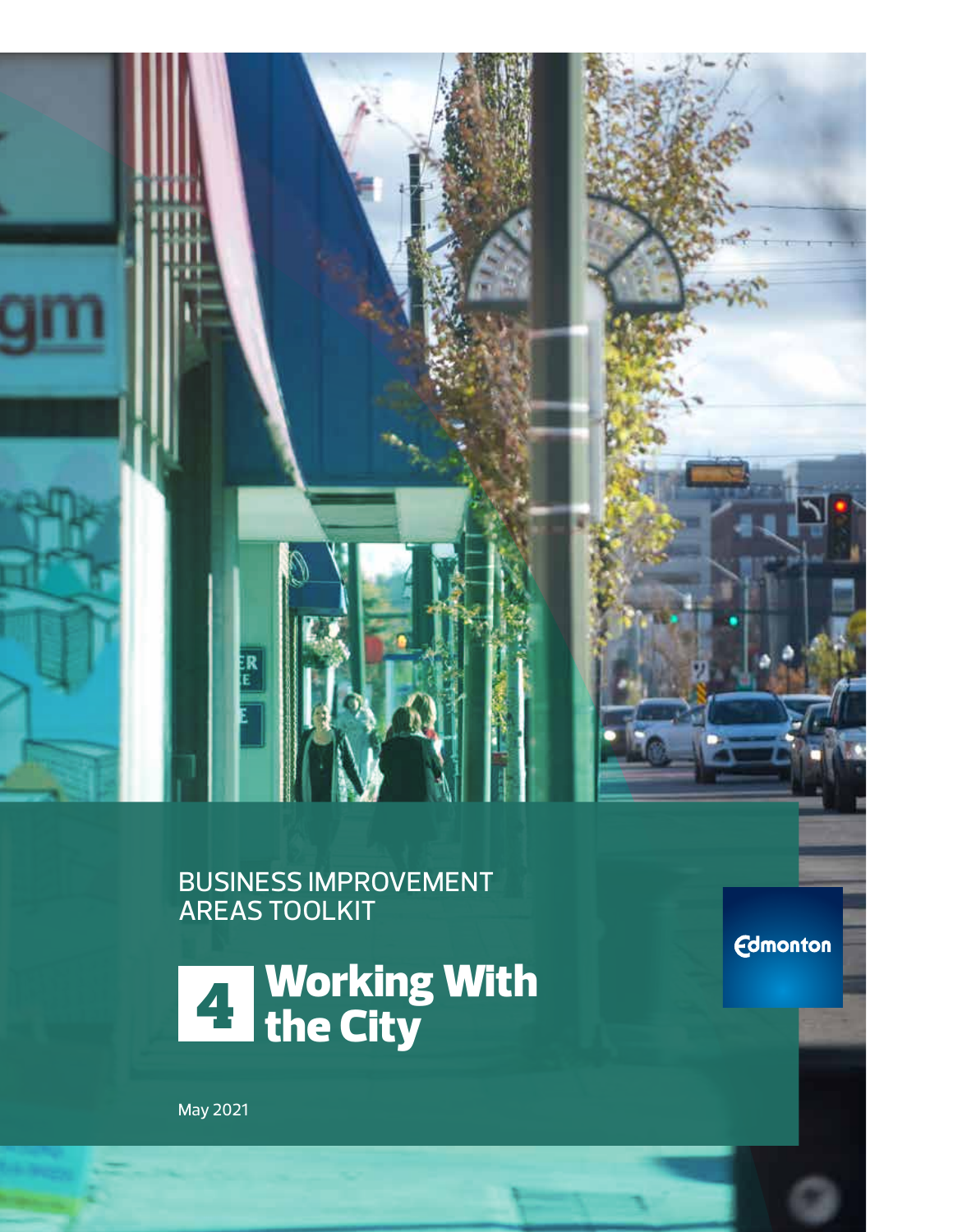# table of **CONTENTS**

| <b>City of Edmonton Core BIA Supports</b>               |    |
|---------------------------------------------------------|----|
| Touchpoints between the City and BIAs                   |    |
| <b>City Support for BIAs and Member Businesses</b>      | 5  |
| BIA Governance and Economic Vitality                    | 5  |
| Economic Indicator Reporting                            | 5  |
| One-on-One Support for New Businesses                   | 5  |
| Grant Programs to Support Reinvestment in Buildings     | 6  |
| Development Incentive Program                           | 6  |
| The Facade Improvement Program                          | 6  |
| <b>Collecting BIA Taxes</b>                             | 7  |
| <b>BIA Insurance Coverage</b>                           | 8  |
| <b>Infrastructure and Operations</b>                    | 9  |
| Infrastructure Coordination                             | 9  |
| Reporting Infrastructure Issues in a BIA through 311    | 9  |
| <b>BIA Clean-up and Beautification</b>                  |    |
| <b>Flower Pots and Barrels</b>                          | 10 |
| Street Tree Lights and Banners                          | 10 |
| Graffiti Management                                     | 11 |
| Safe Needle and Sharps Disposal                         | 11 |
| Vacant and Derelict Commercial Buildings and Properties | 11 |
| <b>Helping Make BIA Events a Success</b>                | 12 |
| Safety and Bylaw Enforcement in your BIA                | 13 |
| Licensed Bars and Restaurants                           | 13 |
| Municipal Bylaw Enforcement                             | 13 |
| Addressing Crime and Disorder                           | 13 |
| <b>City Rules and Processes Related to Businesses</b>   | 14 |
| Business Licensing and Permit Needs                     | 14 |
| Influencing City Policies, Regulations and Processes    | 14 |

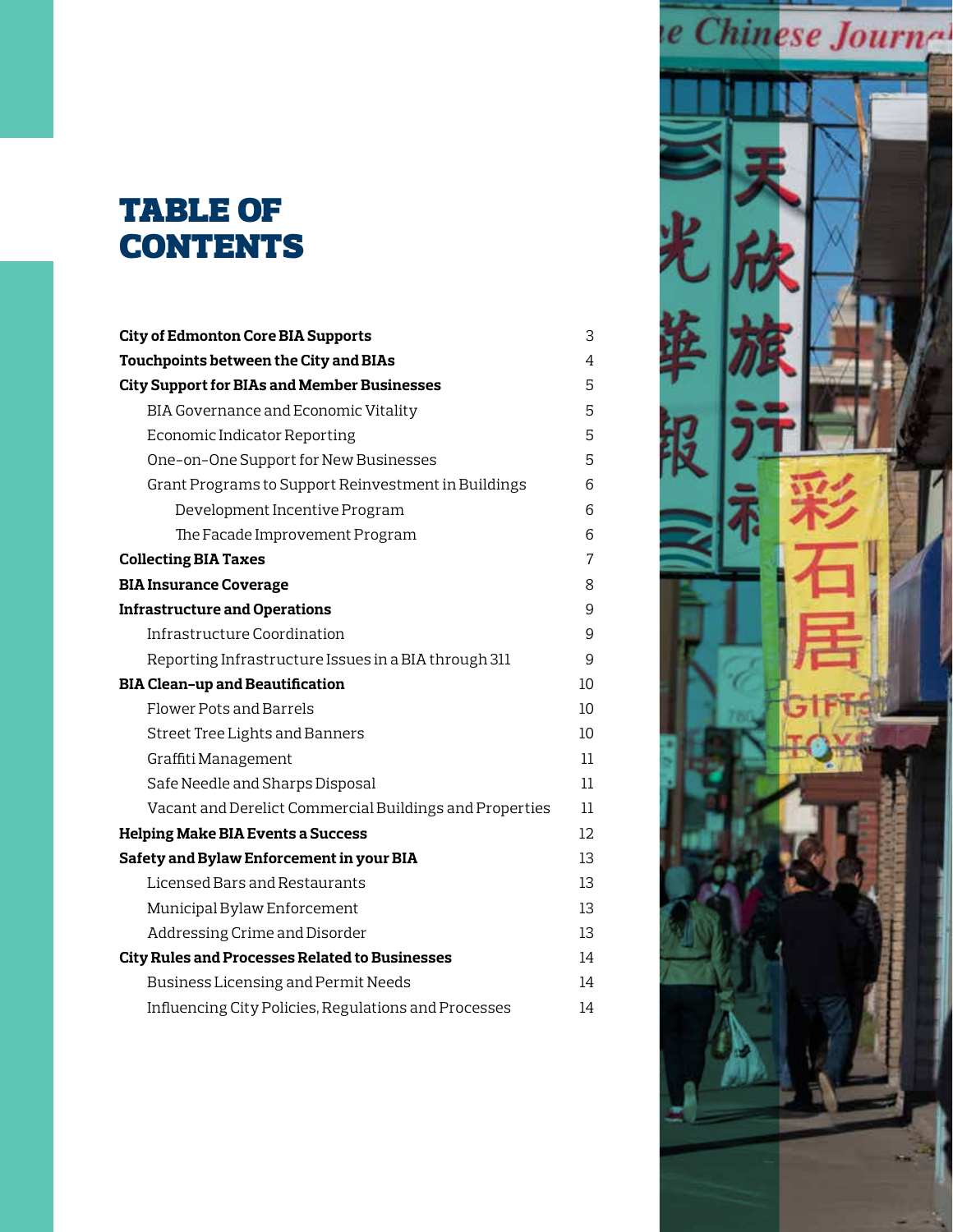# city of edmonton core bia supports

The City and Business Improvement Areas (BIAs) are partners in local economic development and placemaking; they can work together in many ways. This document identifies City staff and programs that support BIAs and member businesses.

Key City staff work closely with BIAs to support vibrant commercial areas, with a focus on good governance and infrastructure coordination.

A BIA Liaison helps BIAs with governance, fulfilment of operational requirements related to City Policy, and economic development needs. An Infrastructure Specialist helps to address infrastructure coordination and maintenance. These staff are go-to resources for BIAs, helping with annual requirements, long-term planning, and emerging issues. In addition to supporting these essentials, staff may also partner with or otherwise assist BIAs with special projects where resources allow. Staff also help connect BIAs with other City contacts and services, and work internally with a diversity of colleagues to promote understanding of BIAs and BIA interests. See below for more information on their roles and working with them.

**BIA Liaison:** Charles Gordon charles.gordon@edmonton.ca 780-944-0300

**Small Business Liaison:** Nolan Carter nolan.carter@edmonton.ca 780-944-5396

#### **BIA Infrastructure Specialist:**

James Robinson james.robinson@edmonton.ca 780-984-0890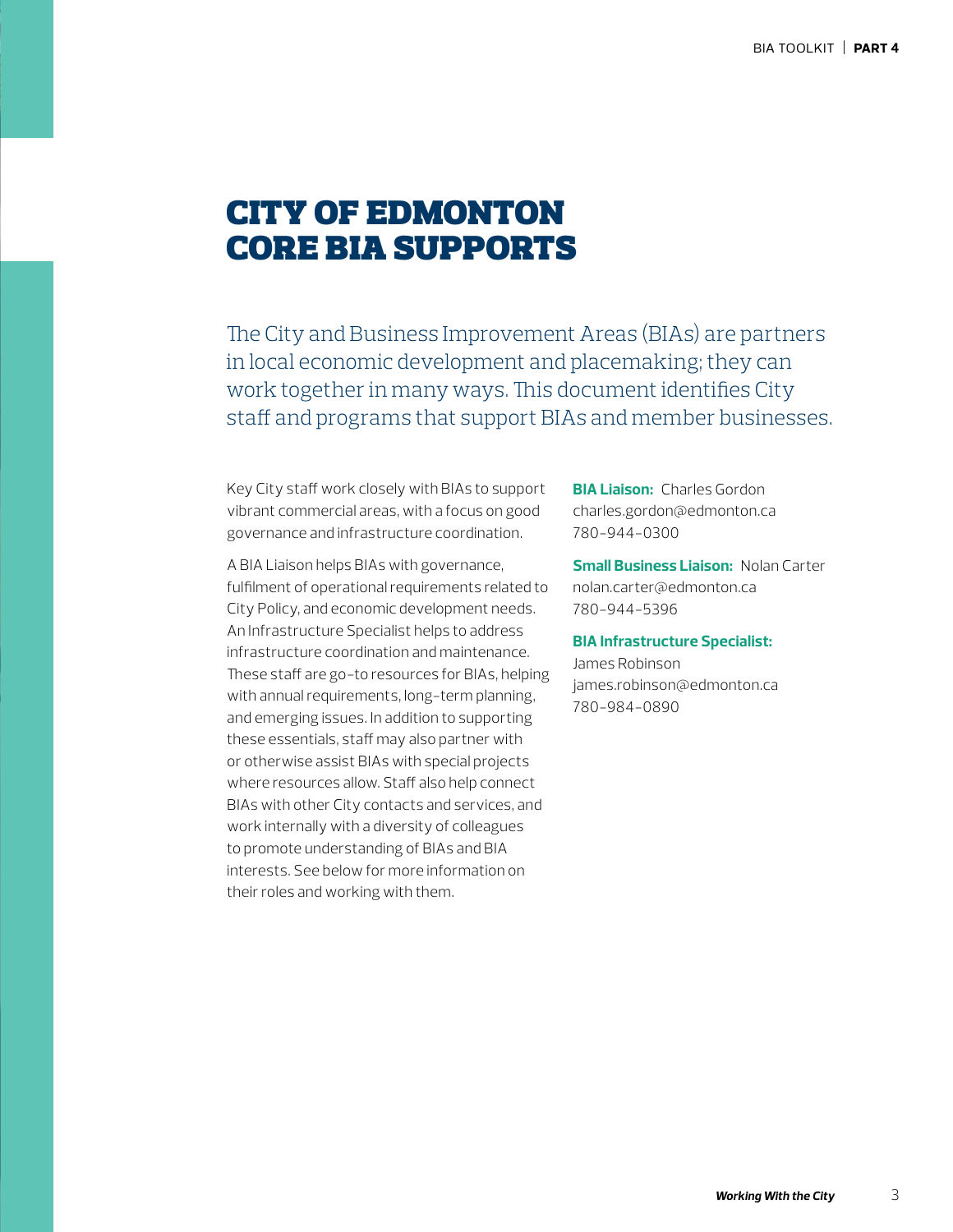# **TOUCHPOINTS** between the **CITY AND BIAS**

| <b>CITY COUNCIL</b>                                           | Approves BIA annual budgets, appoints directors to the<br>BIA board, approves changes to existing BIA boundaries,<br>and approves the creation or dissolution of BIAs.       |
|---------------------------------------------------------------|------------------------------------------------------------------------------------------------------------------------------------------------------------------------------|
|                                                               |                                                                                                                                                                              |
| ▍▆▞▟▗▛▆▌▋▊▊▙▚▍▆<br><b>COMMITTEE OF</b><br><b>CITY COUNCIL</b> | Receives BIA annual reports and audited<br>financial statements.                                                                                                             |
|                                                               |                                                                                                                                                                              |
| <b>CITY STAFF</b>                                             | Support BIAs on an ongoing basis in a variety of ways,<br>working directly and most often with executive directors<br>and BIA boards, and also supporting member businesses. |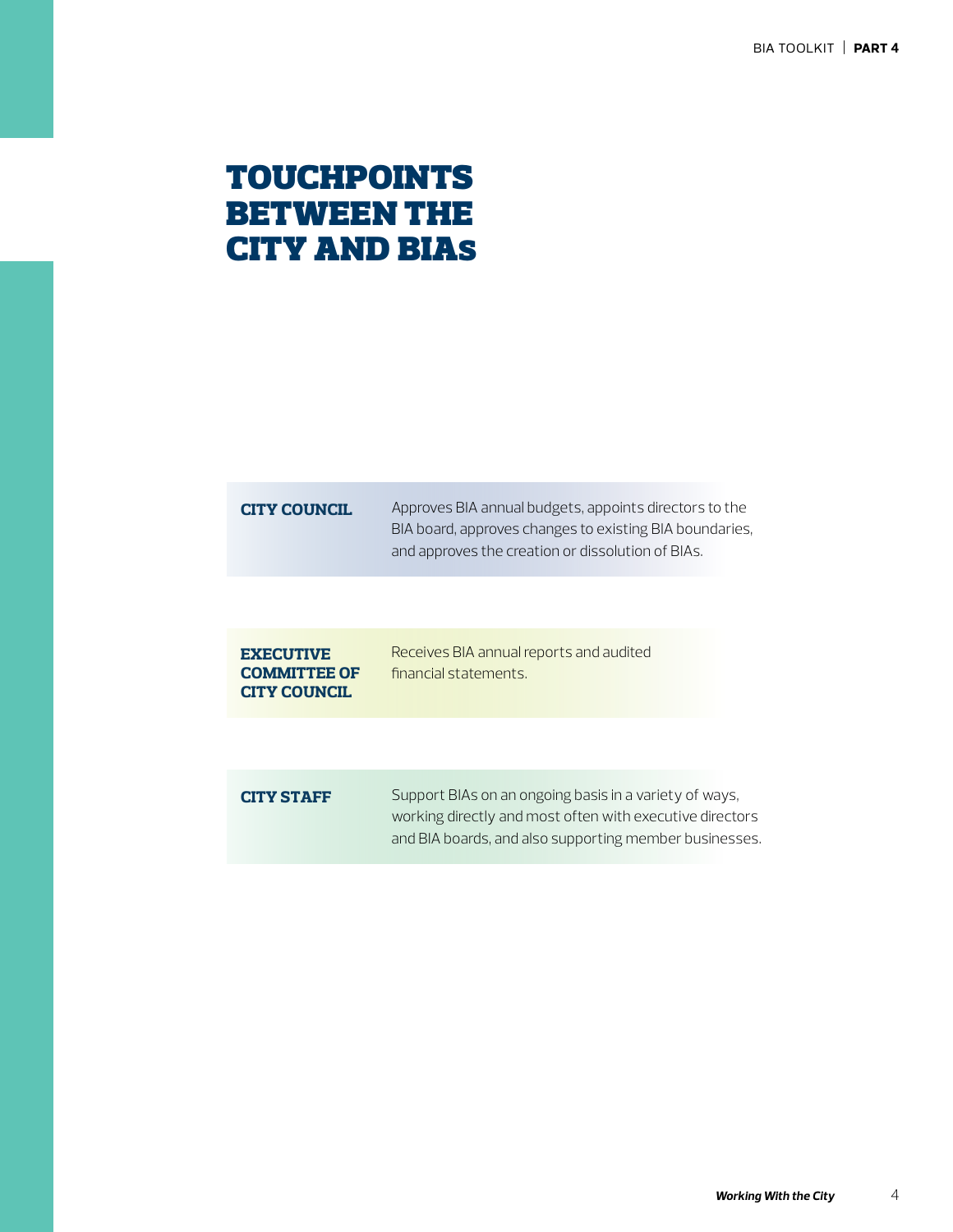## city support for bias and member businesses

#### bia governance and economic vitality

Staff work with BIAs to support:

- **•** Fulfilment of BIA administrative requirements and annual reporting.
- **•** BIA governance and organizational capacity building.
- **•** Changes to BIA boundaries.

Staff also provide support to businesses that are interested in forming a BIA, and can help connect BIAs to other areas of the Administration and provide advice related to strategic business planning. Staff may also partner with BIAs on one-off projects or longer-term initiatives focused on local economic development and small business support, where these projects support the collective needs of multiple BIAs, are identified as priorities, and where resources allow.

**Contact:** Charles Gordon charles.gordon@edmonton.ca 780-944-0300

#### economic indicator reporting

BIA Economic Indicators provide BIAs and the City with quantifiable data to better understand the local economy of these key commercial areas. The City evaluates indicators annually and reports on year-over-year trends in the local economies of each BIA. Economic Indicator reports are shared with BIAs and are typically completed in the fall of each year.

**Contact:** Charles Gordon charles.gordon@edmonton.ca 780-944-0300

#### one-on-one support for new businesses

The **[Open Window Program](https://www.edmonton.ca/business_economy/business_resources/business-support-services.aspx)** provides one-onone support to new businesses to understand business license, development permit, and building permit requirements. Business owners can contact the program before beginning their applications to ensure their experience goes smoothly.

Open Window can also help them explore location options for their business.

**Contact:** smallbusiness@edmonton.ca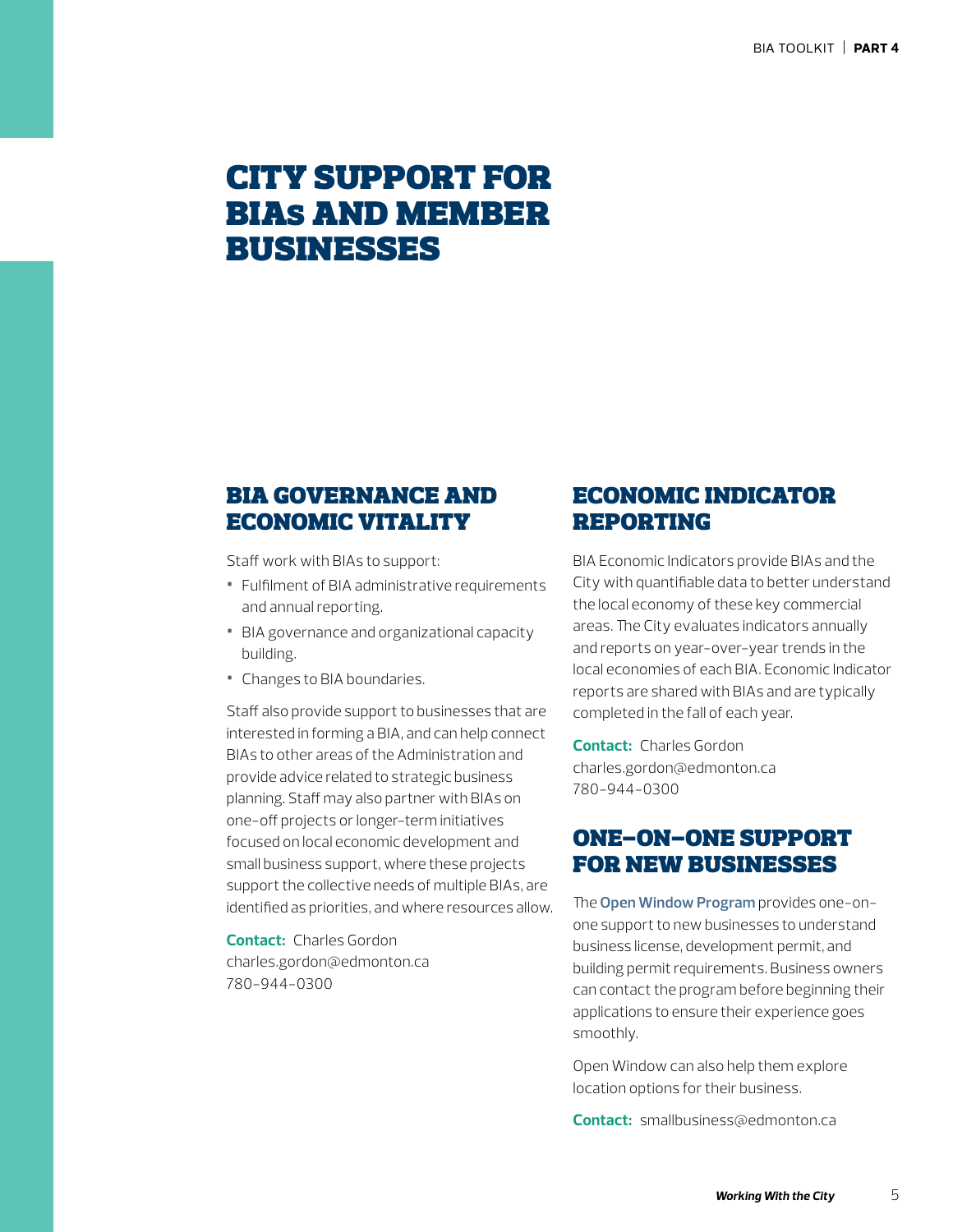# city support for bias and member businesses*(cont.)*

### grant programs to support reinvestment in buildings

Partnering to create interesting, attractive, and safe places for customers to shop, dine and do business is one of the major ways BIAs, member businesses and the City of Edmonton help spur economic development and reinvestment together.

#### **Development Incentive Program**

The **[Development Incentive Program](https://www.edmonton.ca/programs_services/documents/PDF/Development-Incentive-Program-Guide.pdf)** encourages property owners in BIAs to invest in higher density residential and/or commercial buildings.

**Contact:** Program Manager development.incentive@ edmonton.ca 780-496-6196

#### **The Facade Improvement Program**

The **[Facade Improvement Program](https://www.edmonton.ca/business_economy/business_resources/facade-storefront-improvement-program.aspx)** encourages commercial building owners in BIAs to renovate their storefronts by offering matching grants to cover a portion of renovation costs. Eligible exterior improvements funded by the program help businesses make a better first impression, showcase merchandise and services, and attract new customers.

**Contact:** Program Manager facade.improvement@edmonton.ca 780-496-6196

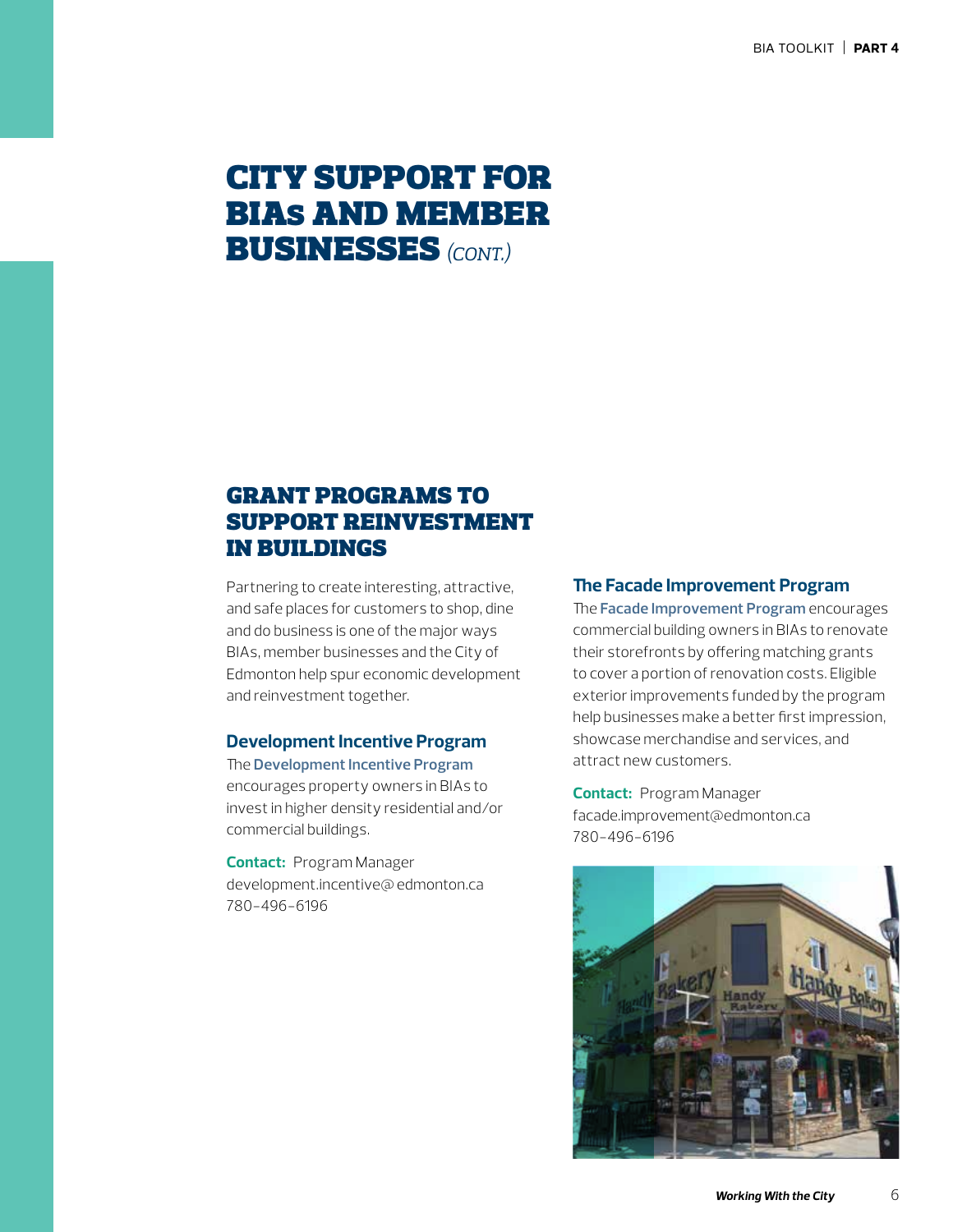# **COLLECTING** bia taxes

The City collects BIA taxes from all businesses within a BIA and remits these in full to the BIA.

The BIA uses these funds to operate and to provide services in support of members and the overall economic vitality of the area.

Assessment and Taxation Staff support and work with BIAs by:

- **•** administering assessment and taxation requirements for BIAs.
- **•** providing annually a list of businesses located in each BIA for the BIA executive director to review for accuracy.
- **•** providing information on how BIA assessments and taxes are calculated, in general and specific to business accounts.
- **•** answering questions related to information presented on BIA assessment and tax notices.

#### **Contact:** Call 311 or

email: assessment@edmonton.ca

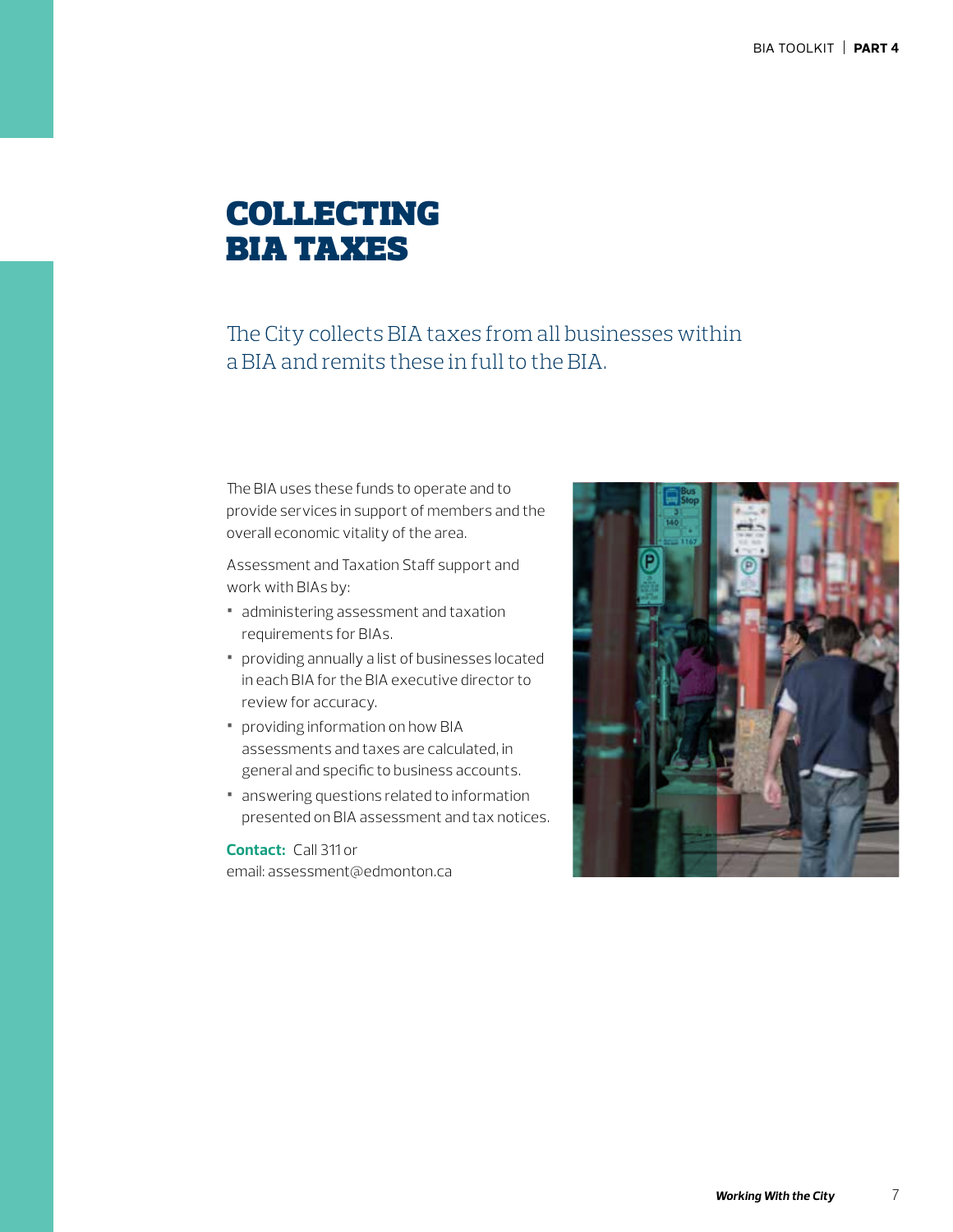## bia insurance **COVERAGE**

The City encourages BIAs to obtain their insurance through the City's insurance program.

BIAs may also choose to carry their own insurance through regular insurance carriers. To contract with the City, or to ask questions about what is or isn't covered and requirements for special activities, BIAs should call the City's Risk Management team. This team can also assist with the process for reporting claims and/or property damage.

**Contact:** Tanya Blackie tanya.blackie@edmonton.ca 780-496-5137

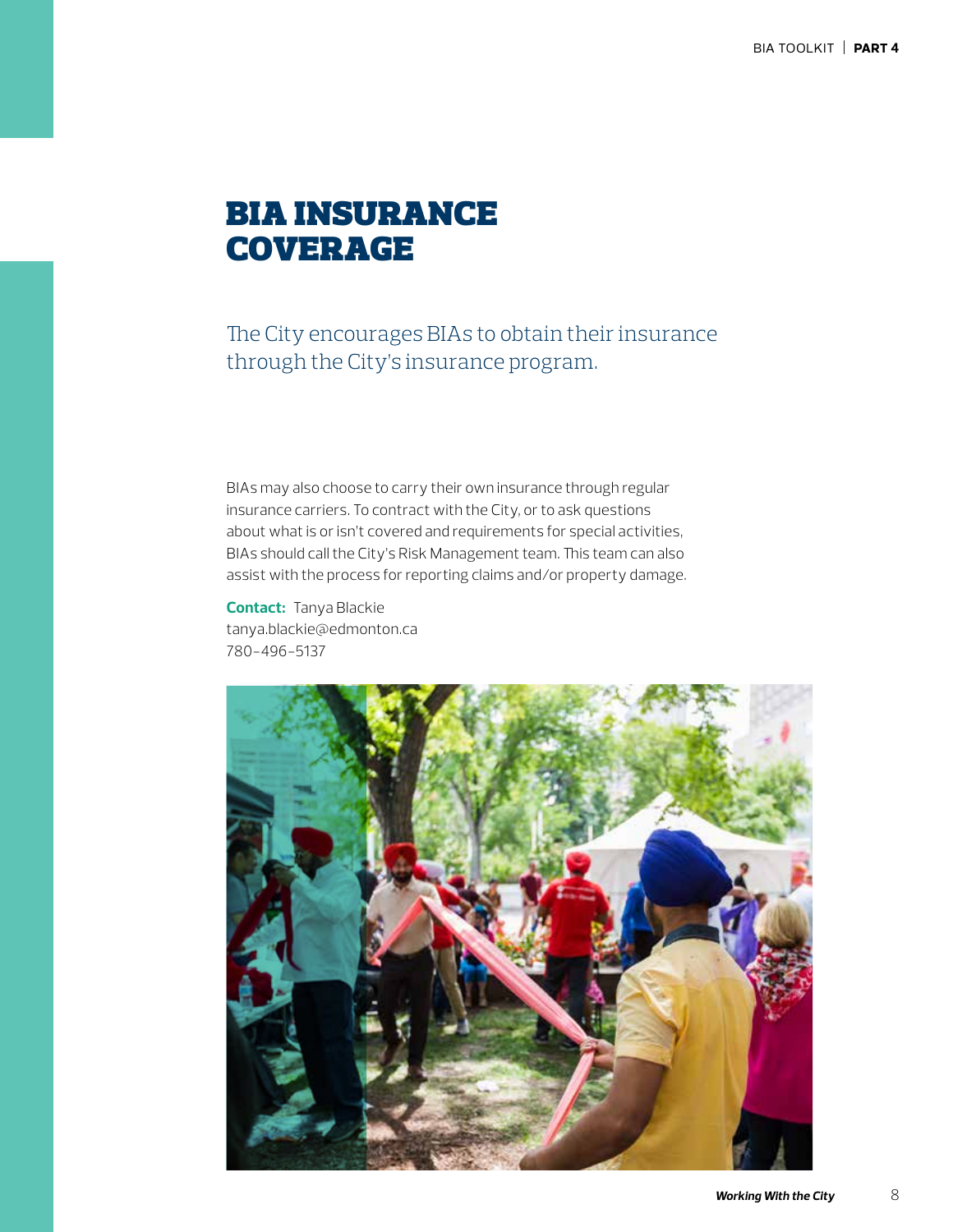# infrastructure and operations

We know that it's important for roads, parks, parking, street lights, and other pieces of infrastructure in a BIA to look and work their best.

That's why City Operations staff work with BIAs to support short and long term beautification, transportation, and infrastructure related services, including maintenance and operations of public spaces, roads, parks, parking, sidewalks, street light poles, street furniture, and street trees.

## infrastructure coordination

The City's Infrastructure Specialist works with BIAs to address short and medium term operational issues, and provides advice and support for BIA specific infrastructure and placemaking projects. They also connect BIAs to other key City staff to meet specific needs. They work internally with City colleagues to help ensure planned City-led infrastructure projects support the local business area, provide oversight to planned infrastructure rehabilitation work in BIAs, and help develop operational policies for the City that support local businesses and BIAs.

**Contact:** James Robinson james.robinson@edmonton.ca 780-984-0890

#### **Reporting Infrastructure Issues**

311 is Edmonton's non-emergency phone line for City government information and services. It provides residents, businesses, and visitors with ease of access through a central point of contact for their city needs. 311 is a great tool for BIAs and businesses to report issues with infrastructure related items such as:

- **•** Winter Road and Sidewalk Issues (snow and ice).
- **•** Road and Sidewalk Conditions (deteriorated pavers/uneven surfaces/ potholes/loose manholes, obstructions).
- **•** Pooling Water (blocked drains/flooding).
- **•** Street Light/Traffic Light & Traffic Sign Issues (parking sign/maintenance/ damage/outage).
- **•** Litter (overflowing garbage/unsightly property).
- **•** Graffiti/Vandalism.
- **•** Parks Maintenance (trails/encampments/ sports field).
- **•** Trees (overgrown/damaged/dead tree).
- **•** Parking Enforcement (parking complaint/ private parking complaint).
- **•** The 311 App is available to everyone, as is the online intake form. A list of complete services can be found **[here](http://311.edmonton.ca/reports/list_services)**.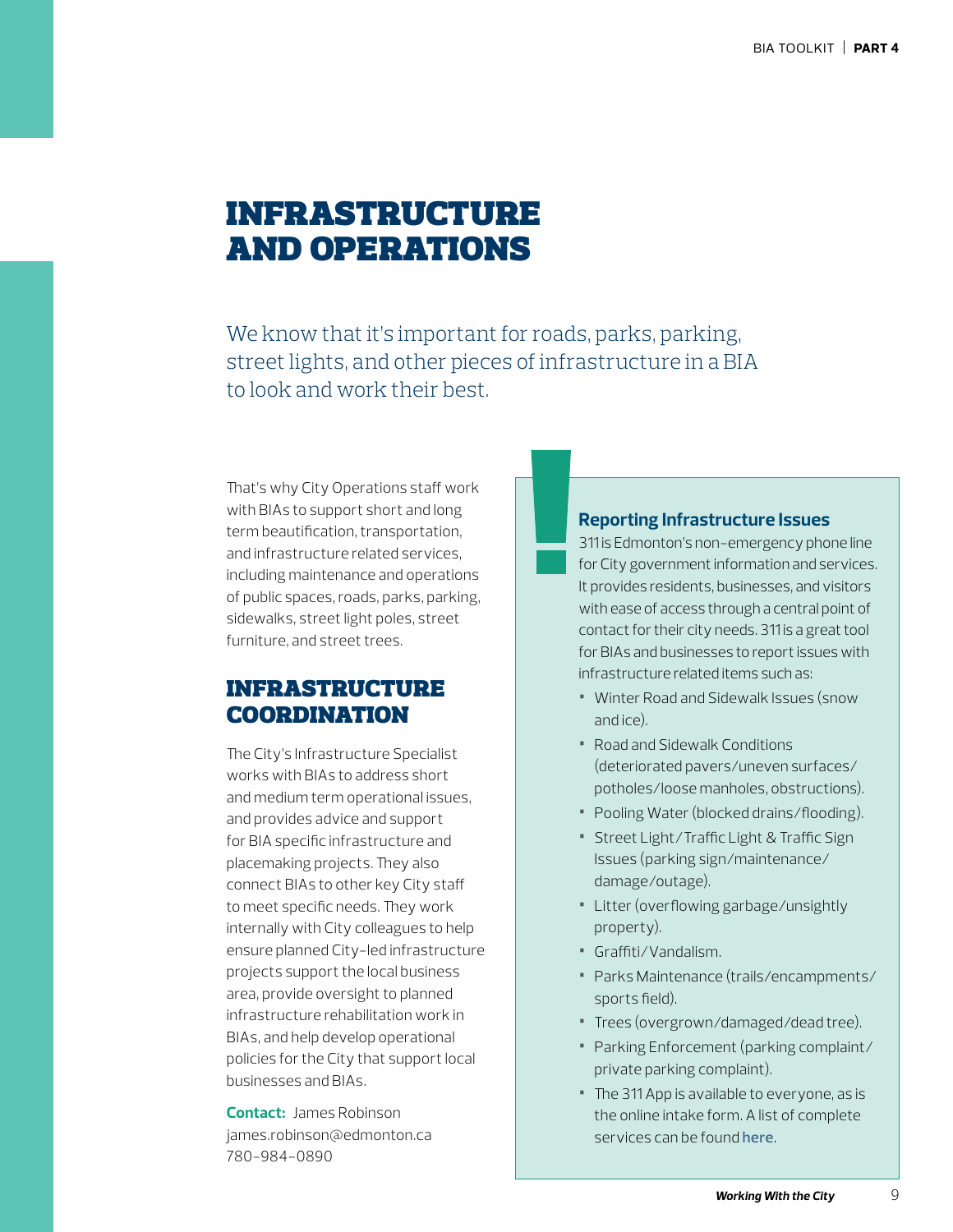# bia clean-up and **BEAUTIFICATION**

The City provides a variety of services to help keep your BIA looking great.

### flower pots and barrels

Through the Bloomin' Boulevards program, the City partners with BIAs and individual businesses to provide flower baskets and barrels in BIAs during the summer. The City partners with local greenhouses and waters the flowers all summer long for a reduced fee. Requests for brand new basket installation are due every year on February 28, while barrel and reoccurring basket orders are due by May 15.

**Contact:** Patricia Rooker patricia.rooker@emonton.ca 780-496-4678



### street tree lights and banners

City staff can work with BIAs to install and provide year-round lights on street trees. There are costs involved for the BIA, for installation of underground power supply, purchasing of lighting, installation of lights by the Urban Forestry team, and powering the lights. Once installed, the City plans routing to visit trees four times each year; maintaining the lights and their electrical systems. To request lighting where underground power is not current installed, contact the BIA Infrastructure Specialist to work through process and costs for installation. The City can also work with BIAs to provide permissions to install decorative banners on light poles.

#### **Contacts:**

Tree Lighting Repair: Call 311 Requests for banners on streetlight poles: **[rowsign@edmonton.ca](mailto:rowsign%40edmonton.ca?subject=Banners%20on%20streetlight%20poles)**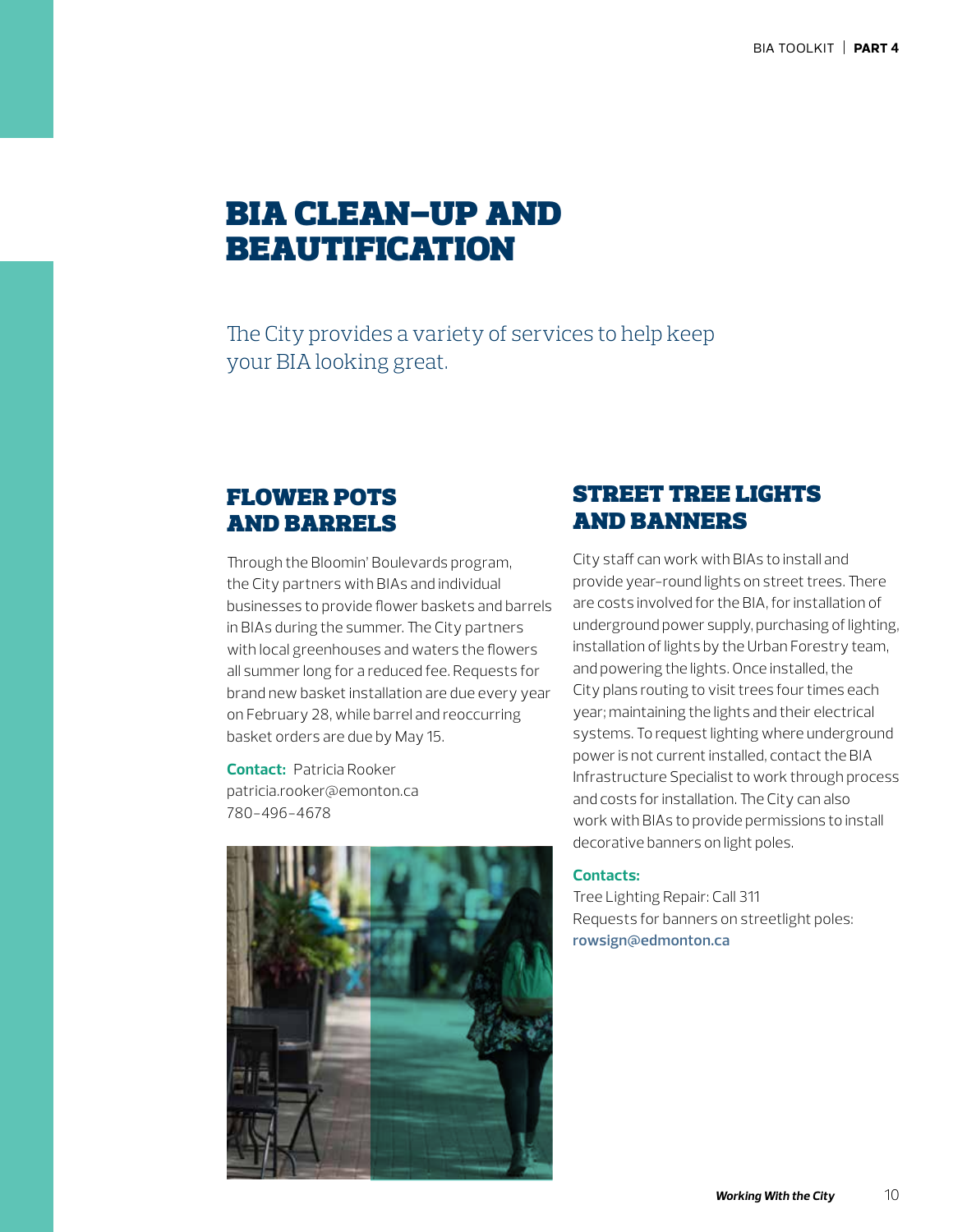# bia clean-up and **BEAUTIFICATION** (CONT.)

#### graffiti management

As per the *City's Community Standards Bylaw (14600),* it is the property owner's responsibility to remove graffiti tags.

The Graffiti Management Program implements a number of initiatives as part of the graffiti abatement strategy, including:

- **• Professional Graffiti Cleaning:** Up to \$750 grant to property owners each year for professional graffiti cleaning.
- **• Graffiti Mural Program:** \$5000 grant to properties that have a history of graffiti. Murals are an effective way to deter graffiti vandalism.

**Contact:** Andrew Jabs Capitalcitycleanup@edmonton.ca 780-496-5238



### safe needle and sharps disposal

Capital City Cleanup oversees the collection of discarded needles and sharps found on public property or deposited in one of the Safe Needle Sharps Boxes located in high incident areas. Call 311 to report a needle on public property. This helps determine where a future needle box should be placed. Needles found on private property must be disposed of by the business or property owner. Information on how to collect and dispose of these needles properly can be found in the **[Safe Needle Toolkit](https://www.edmonton.ca/programs_services/graffiti_litter/safe-needle-disposal.aspx)**.

### vacant and derelict commercial buildings and properties

Properties that are in serious disrepair can have a negative impact on surrounding sites and the wider commercial area, and can negatively influence perceptions of a BIA's vitality. A BIA can report vacant and derelict properties, and work with the City to help get issues addressed.

**Contact:** Justin Lallemand justin.lallemand@edmonton.ca 780-496-4719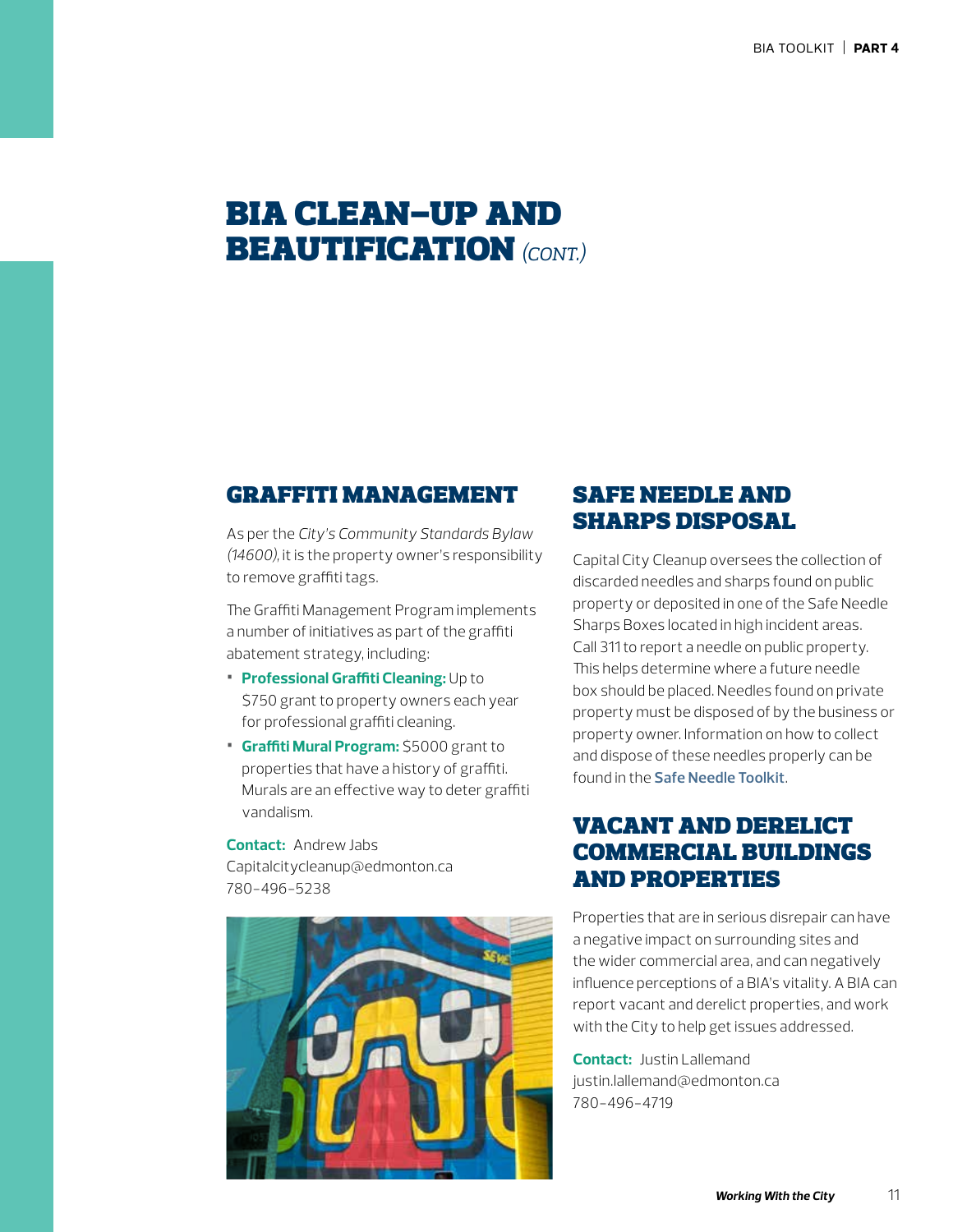# helping make bia events a success

Not sure what you need to do to plan and hold an event in public parks or streets? City staff can help with that, working with you to navigate the needed steps and connect with the right departments.

Organizers are encouraged to submit a **[civic event application](https://www.edmonton.ca/attractions_events/rentals_event_planning/event-application.aspx)** as a first step, to allow staff to do an initial review of the proposed event. Event notification should be submitted a minimum of eight weeks from the event.

**Contact:** Civic Events Office civic.events@edmonton.ca 780-944-7740

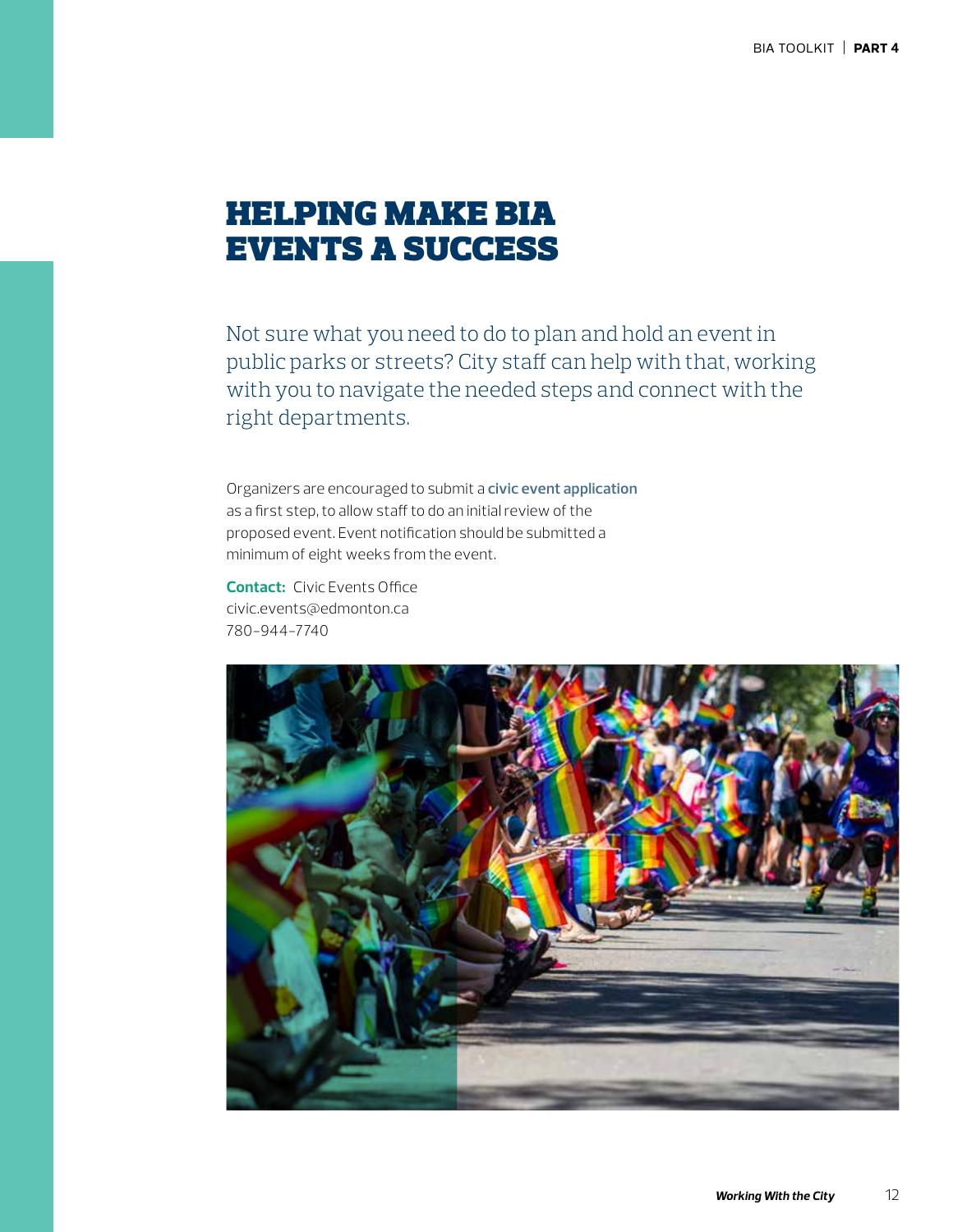# safety and bylaw enforcement in your bia

There are a number of City and partner initiatives that can help BIAs and member businesses address safety, security, and bylaw enforcement.

#### licensed bars and restaurants

The Public Safety Compliance Team is comprised of the Edmonton Police Service, Edmonton Fire Rescue Services, City of Edmonton Community Standards Branch, and the Alberta Gaming and Liquor Commission. The team can support BIAs through education and enforcement of rules and regulations for businesses and venues that are licensed to serve alcohol.

Contact 311 to share complaints or concerns about a licensed venue,and to connect with an Officer in your area.

#### municipal bylaw enforcement

**[Community Standards Peace Officers and](https://www.edmonton.ca/programs_services/service-general-bylaw-enforcement-services.aspx)  [Municipal Enforcement Officers](https://www.edmonton.ca/programs_services/service-general-bylaw-enforcement-services.aspx)** work with citizens in neighbourhoods and business communities to ensure that activities and property conditions meet Edmonton's basic community standards. They enforce a wide variety of municipal bylaws and provincial statutes related to: business licensing, zoning, community standards (includes snow removal), noise, activities in public places, traffic, and gaming and liquor.

**Contact:** Call 311 to share complaints or concerns, and to connect with an officer in your area.

### addressing crime and disorder

The **[Neighbourhood Empowerment Team](https://www.edmonton.ca/residential_neighbourhoods/fire_safety/neighbourhood-empowerment-team.aspx)** (NET) is a partnership between the City of Edmonton, Edmonton Police Service, The Family Center, and United Way. It works with business and community stakeholders to reduce recurring situations of crime and disorder. NET focuses on relationship building and initiating projects that respond to crime and disorder. These projects may include animating spaces, building capacity and connections, creating safe spaces (Crime Prevention Through Environmental Design), education, events and training. The team also liaises with other programs such as 211, 24/7 Crisis Diversion, and other City departments.

**Contact:** Jenna Pilot jenna.pilot@edmonton.ca 780-668-7956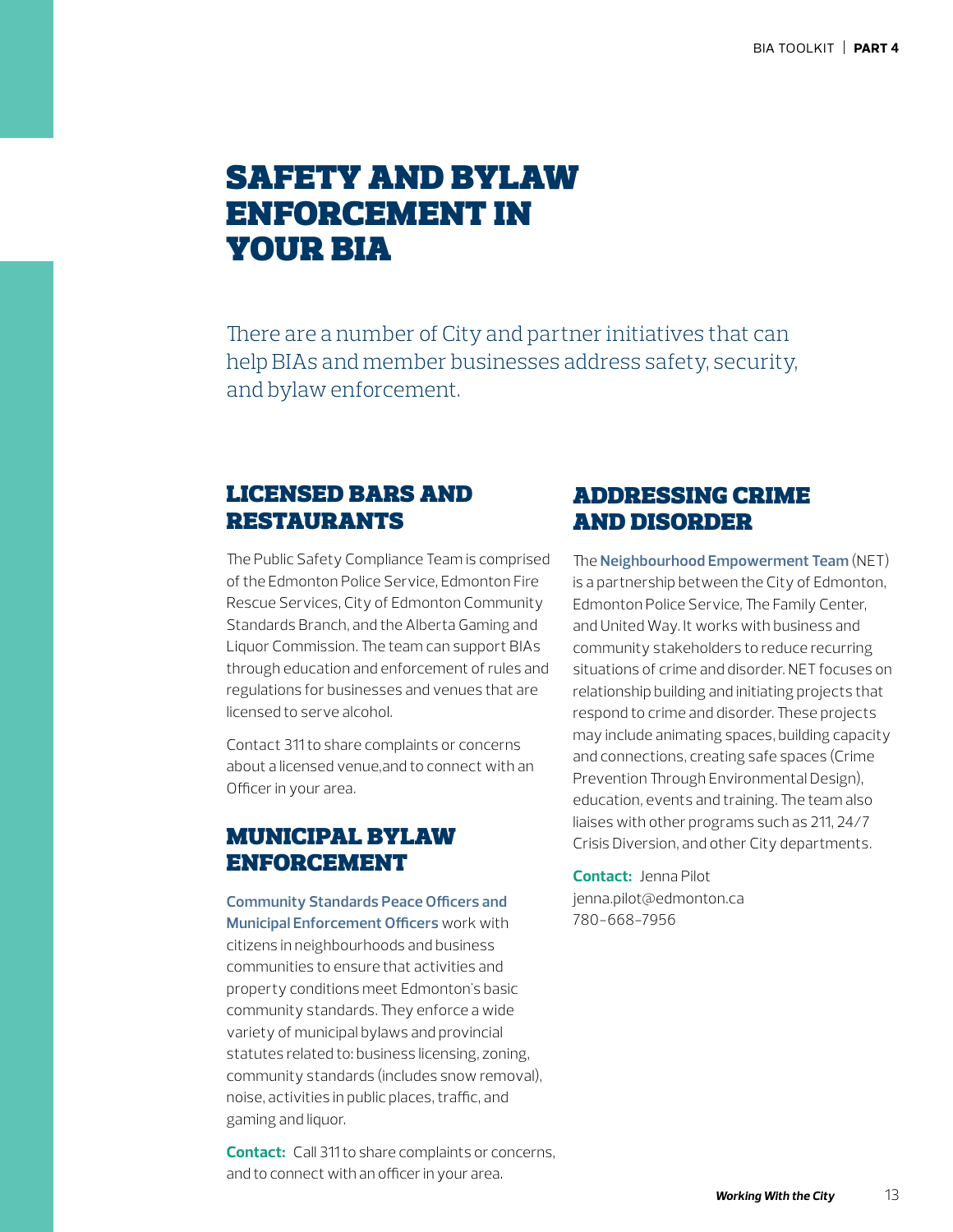# city rules and processes related to businesses

#### business licensing and permit needs

Anyone providing goods or services in the City of Edmonton is required to have a business licence, and commercial development for new or existing buildings involves a number of different types of permit approvals. These could include building, development, and signage permits. Permits may also be required for sidewalk cafes and temporary events.

To find the most up-to-date information about the regulations and processes that apply to opening and operating a business in your BIA, check the **[City's online resources](https://www.edmonton.ca/business_economy/licences_permits/business-and-commercial.aspx)**. Information is also available through 311 and the Edmonton Service Centre.

## influencing city policies, regulations and processes

BIAs and member businesses can influence City policies, regulations and processes in a number of ways. Your voices are important to helping City staff understand how to better meet the needs of BIAs and member businesses. Opportunities to learn about proposed changes to policies, rules or processes are advertised on the **[City's website](https://www.edmonton.ca/programs_services/public_engagement/public-engagement-calendar.aspx)**.